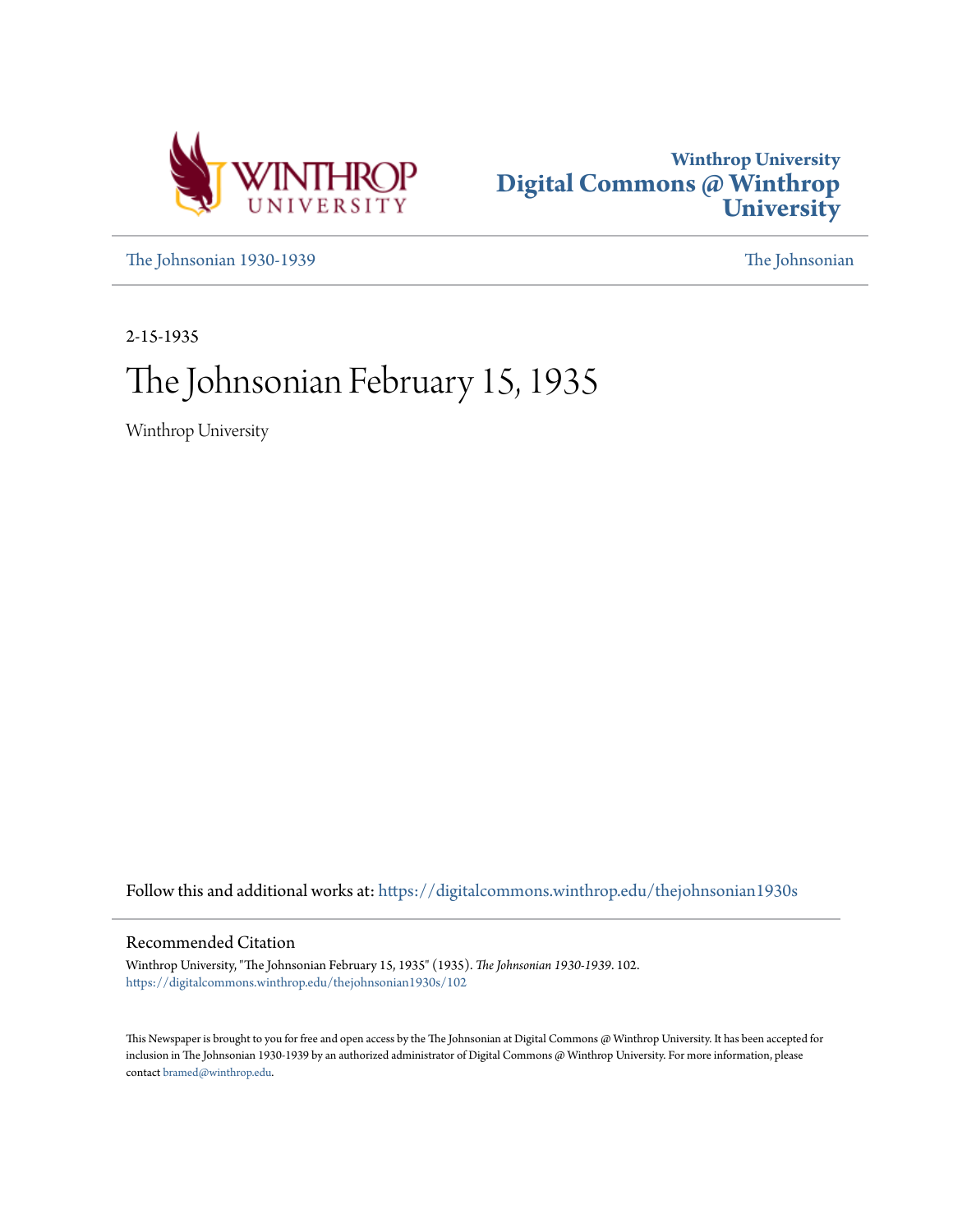# The Johnsonian CK HILL, SOUTH CAROLINA, FRIDAY, FEBRUARY 15, 193

## "The Green Pastures" **Depicts Mankind Struggle**

VOL. 18, NO. 17

CHORUS SINGS SPIRITUALS Famous Violiniat's Recital In-**Richard R. Harrison Wins Au-**

plause in Role of "The Lawd" Last Night

by Marc Connelly, was presented Emanu<br>hin Auditorium, Wednesday eve-

Miriam Sprights, President die ble Ghester County high school con-<br>and Mr. William Sprights, President die Ghester County high school con-<br>area for Junky Politze which will be Richardy Fig. Thursday. Pelruary 14, in the<br>s Mater 200766. Wheats 2010-12075, and Yell, and the content womand. The control of the content with the content of the content of the content of the content of the content of the content of the content of the content of th Lumes, "Lume Bass, cannons, "came evapose or paticipates" associates. Matter Bass, 213 and Telesto, Billie Roys, Ditty must write and deliver his own oration; Bass, and Telesto, Isabel Renton, chairman, literal Conditions

Original Broadway Cast Pre- JASCHA HEIFETZ HEARD sents 1930 Pulitzer Prize IN EVENING CONCERT

cludes Selections From Vitali, Vieuxtemps and Schubert

ha Heifein, worki-fa ared in a recital in Main Audist, appe "The Green Pastures," written and terlum, Friday night, December 8, with The concert for the evening included

"The Green Passiure," written and loring, rrout and the simulation is the<br>main and the comparing. The state comparing the state of the comparing<br>the Main Auditorium, Wednesday eve-<br>The comparing Rey, planis, accompanying,



partnent of Beligious Education at Hill shaper<br>Emory University, will speak at the Wednesday aft<br>
Vespor services Sunday, Pebruary 17, at John Wesley<br>
(6:30 o'clock, in Main Auditorium, and the Winthrop ley And

## "Giee Plays The Game" To Be **Masquer Public Performance**

"Glee Plays the Game," a three-<br>4 comedy by Allce Gustenherg. art will be presented by the Masqu r evening in the Joh Hall Audit crium at 8 o'clock

Ann Ware stars as Glee, the in clo erly contras ded with her nrivate life, which is managed wit .<br>Iol vate life, which is measured relatively by merceary, barely<br>respect relatively. The second relatively as a crisis, however, when Giae, in doup<br>sensition, when the second definition of their family that she is engaged<br>whom,

when the time comes for the au-

supposed flance has vanished with

France.<br>The supporting east is made up<br>of Beth Gibson, Annetic McCol-<br>hun, Mary Boford Peagram, Mary-<br>Lund Wilson, "Salp" Geiger,<br>Frances Roughton, Julia Warren,

Madel'n: Padgett, Eleanor Hobs<br>Nimale Green Mosre, Lou

Klough, and Sara Croy

through-m cently, And the whole play, which<br>is a native on "high society" is<br>thoroughly modern, and highly en-

Louis

ary 13, Mrs on Pebro

nt of Catawba teams will be<br>help gynnasium, ethnil tem Dutree : basketball teams will be<br>played in the Windavor gynamosium,<br>collay and teams will begin this afternoon at<br>3 of clock and teams will begin this afternoon at<br>3 of clock and teams working with the York. London:<br>York.

## Writers' Club Hears **Unpublished Writings**

numbers present were Betty Carrison, Hum; 8:00—Cabinet, Johnson Hall, Maryland Wilson, Dimples Thomas, Pebruary 28—12:30—Johnson Hall; Mary Haraworth, Mary Stuart Mills, [6:30—Vespers—Main Auditorium,

**Winthrop College To Present** Thamara Swirskaya, Dancer **NOTICE** 

The Johnsonian will not appear<br>Friday, February 22, on account of the holiday. The next issue will be<br>published Friday, March 1.

**TO CONVENE TODAY** 

**Margaret Price Directs Conclave** 

On Status of Leading

Countries

The World Foonomia Cont

**ECONOMIC MEETING** 

Artist Made Professi aal Debut With Metropolitan Opera Company

SUBSCRIPTION, CLAS. A VEAR.

**IS PLANIST OF DISTINCTION** 

**Bullet Performer Hug Anneoned** in Paris, London, Italy, Egypt, and Java

Th. ra Swirskaya, fan us ballet dancer, will appear as a part of the Artist Course Series in Winthrop Col-

The World Economic Conference, di-<br>Inge Auditorium, Friday, March 1.<br>Icd by Margaret Price, will begin Bwirakaya made her debut with The world Economic Conference, di- 'rege Andilorium, Friday, March 1.<br>
The vector by Margaret Price, will begin  $^{\dagger}$  Swinskays, made her African Kirk the the this afternoon at 3 o'clock in Giu Hall, Actropolitan Opera she can the seame countries  $w_n = \frac{1}{2}$ <br>can be calculated to the seame countries  $w_n = \frac{1}{2}$ <br>world.<br>The opening session, at 2 o'clock to-fluidy, and Egypt. In  $w_{n-1}$ <br>gay, will begin with a report of the the dramatic f decide the line of discussion for the games, and for this reason they have<br>conference. Following the report, the games, and for this reason they have<br>conference. Following the report, the line tunal of the first order—a R

sor of Biblical Theology at E rsity for the past twenty-

Mr. Stewart, a native of M is a graduate of Davidson College, Uniersity of Lonisville, and the Pr esby. erian Theological Seminary in Louis ville. He attended Edinburgh Univer sity prior to his position as pastor of<br>the Cakland Avenue Presbyterian<br>Church, Rock Hill, He studied in New York until he was called to become pastor of the Presbyterian Church at Chapel Hill, N. C., which position he st

now holds. The program for the Religious Emphasis Week-end is as follows:

Printer Wetnesday 17-6:30-Main Audi<br>8:00-Johnson Hall.

the De- Dr. Shelton Pitelps spoke to the Rock<br>tion at Hill chapter of Winthrop Alumnac

the wall-flower!

Glen

 $k$ yak

## **Rasketball Tourney** Will Be Held in Gym

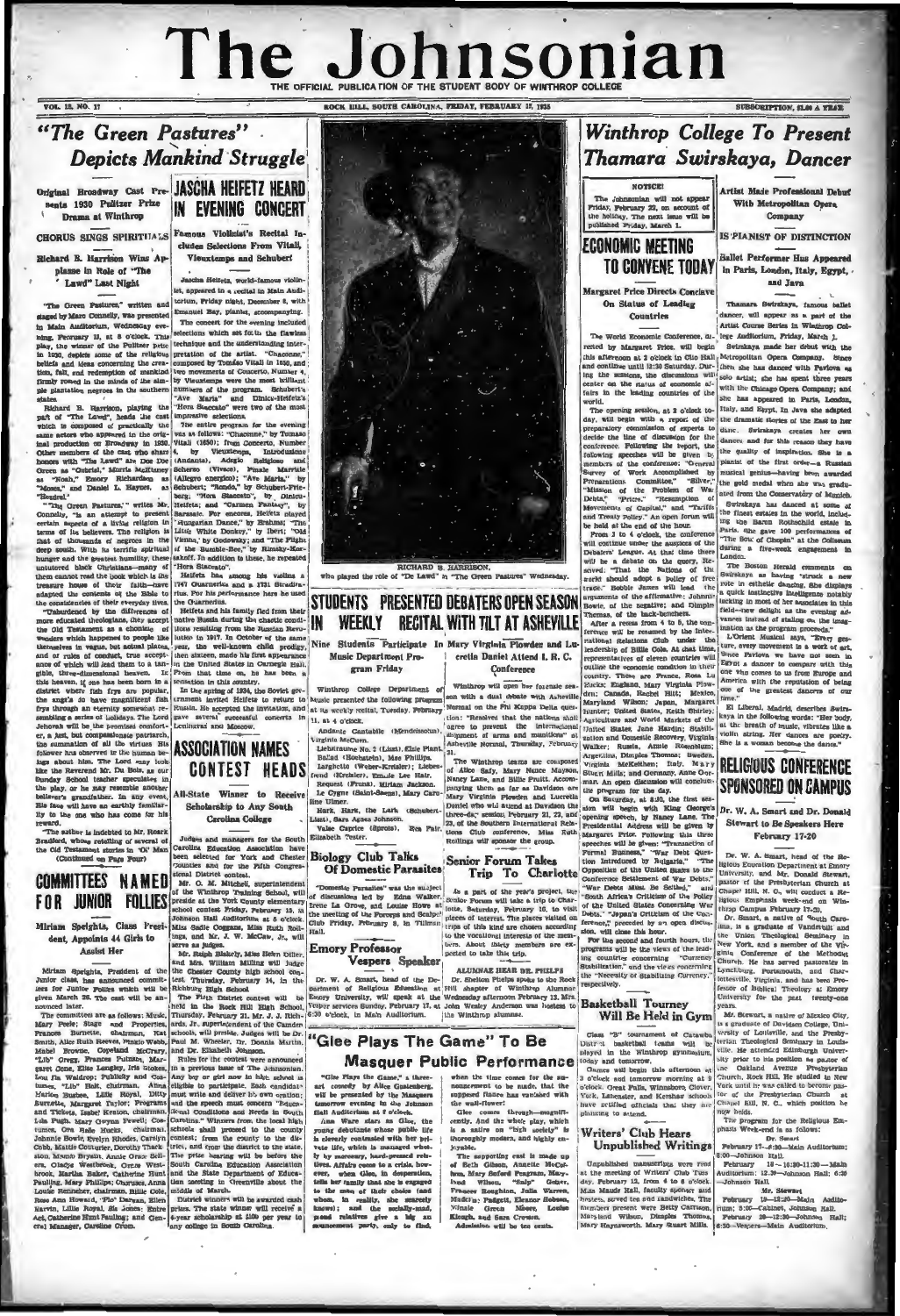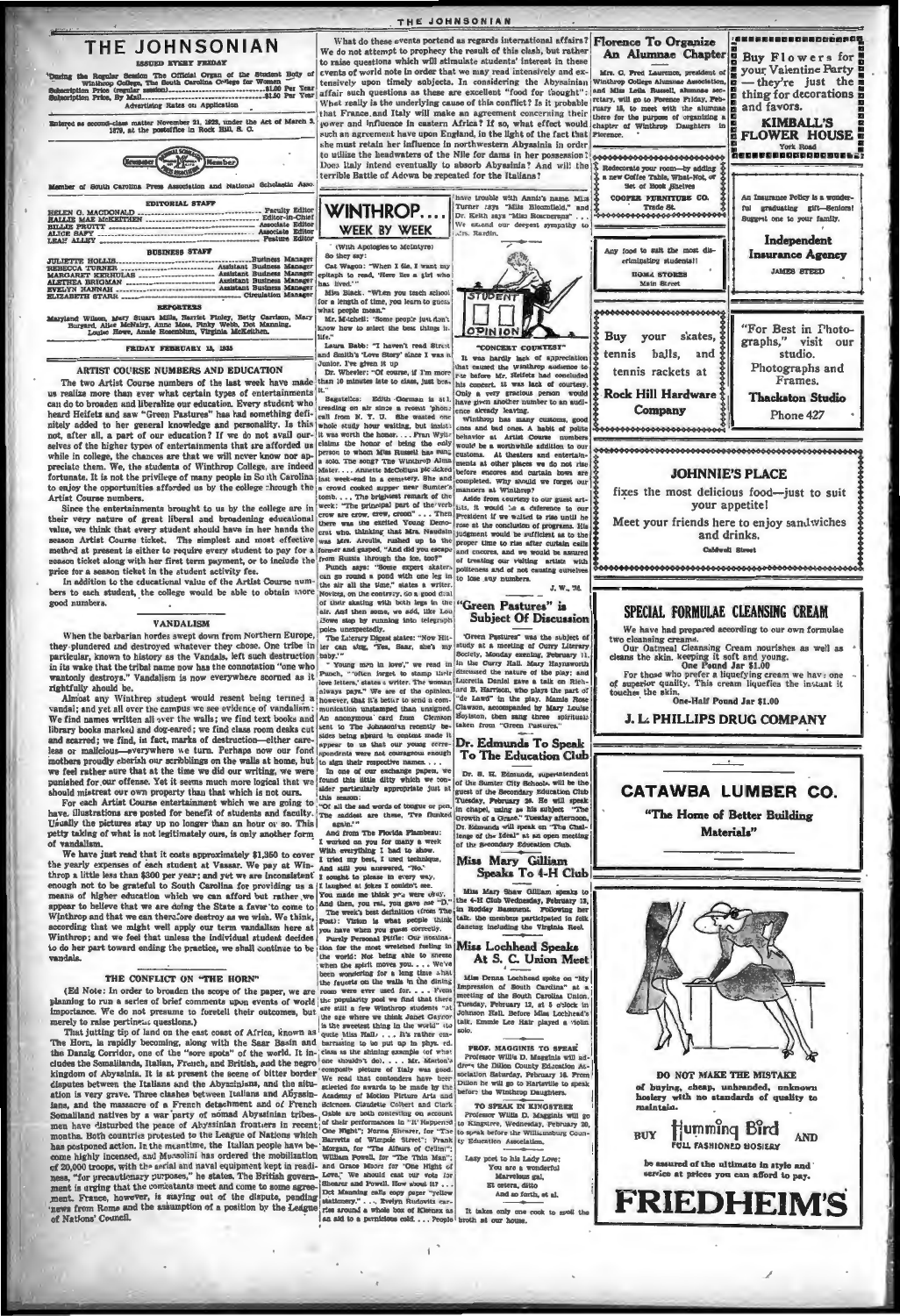